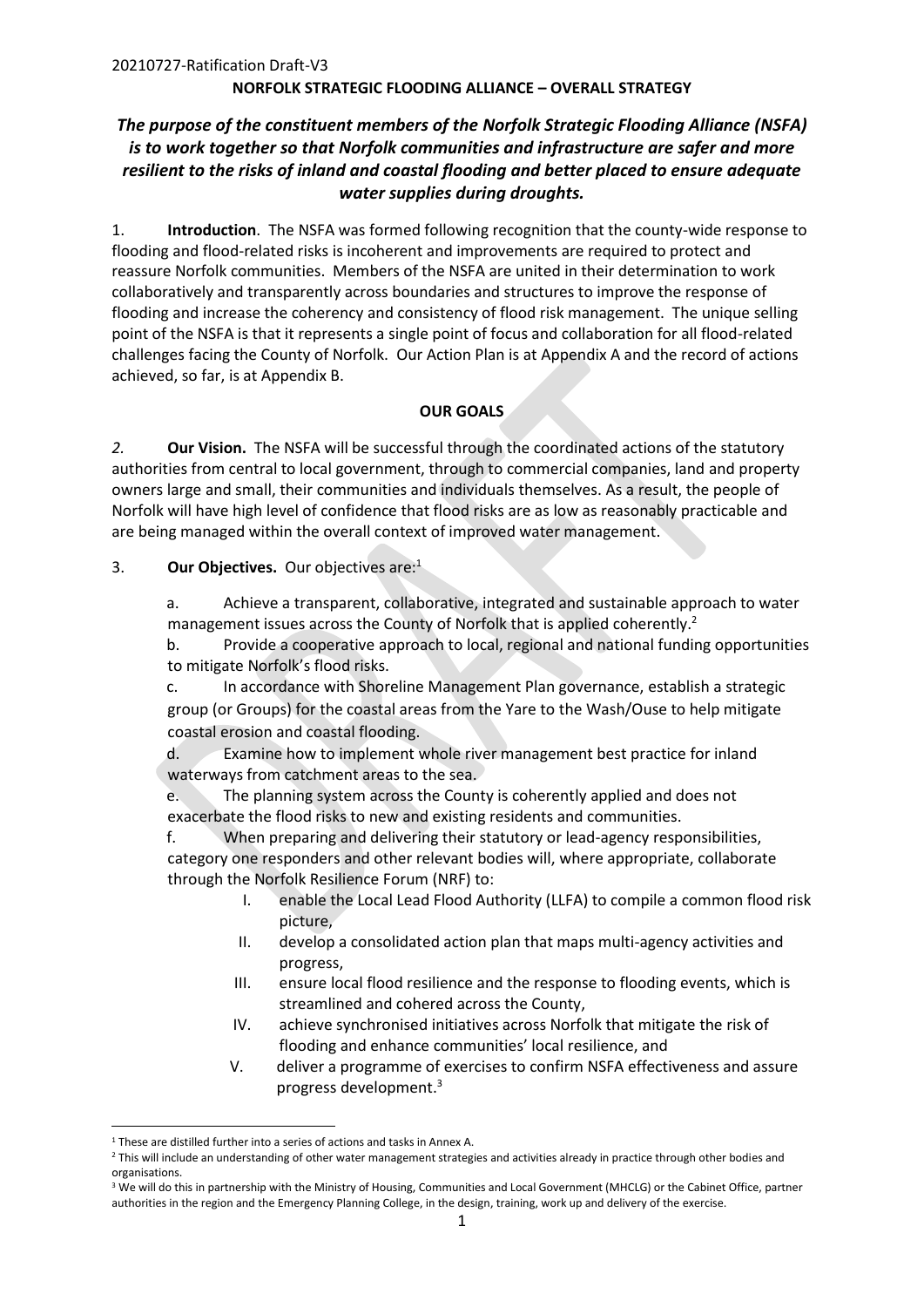g. Enhance the confidence of Norfolk communities through regular public communications and engagement on flood risks, mitigation measures and resilience / selfreliance initiatives.

h. Produce an Integrated Norfolk Water Management Strategy.<sup>4</sup>

i. Deliver a united Norfolk view on flooding and water management issues to Central Government.

### **OUR APPROACH**

### 4. **Our Principles.** Our guiding principles are:

a. We will work together in a collaborative and transparent manner through the statutory duties established by the Civil Contingencies Act (CCA) (2004) and its supporting doctrine and guidance as well as making maximum use of Public Sector Cooperation Agreements, where appropriate.

b. Extant statutory or lead responsibilities remain with the relevant agency.

c. We will share information and manage knowledge intelligently.

d. We will focus on delivering the best outcome for Norfolk communities.

e. We will speak with one voice and communicate clearly, coherently and consistently to Norfolk communities.

f. We will exploit pre-existing structures and multi-agency fora to reduce duplication and ensure our activities are efficient and effective.

g. We will ensure a balanced approach – delivering quick wins and set the conditions for achieving longer-term success.

h. We will make evidence-based decisions and anticipate future risk through collaborative analysis and data sharing.

i. We learn from others and our own experiences and seek to identify and share 'best practice' as appropriate.

5. **Strategic Collaboration – Threats and Opportunities.** It is unlikely that any single entity will be able to develop projects or solutions alone to mitigate the threats of flooding or to promote the opportunities of better water management. Collaboration (not duplication) between NSFA and Water Resources East (WRE) is essential to a coherent approach across the County of Norfolk. From a water management perspective, WRE and its strategic partners will identify opportunities in the short, medium and long-term to connect fluvial flood risk reduction with water scarcity opportunities, ideally delivering water quality benefits at the same time. This will predominantly focus on the opportunities to capture and store flood water and make it available for use for example for irrigation, energy production and to drive environmental improvement and natural capital net gain. Key partners in this work, alongside Norfolk local authority colleagues and WRE's Norfolk Water Strategy partners (Anglian Water and The Nature Conservancy) will be landowners, internal drainage boards, local community leaders and environmental Non-Governmental Organisations (NGO).

<sup>4</sup> To include an integrated approach to resource planning that considers all potential requests for funding to develop a single and prioritised statement of desired outcomes that all can work to deliver.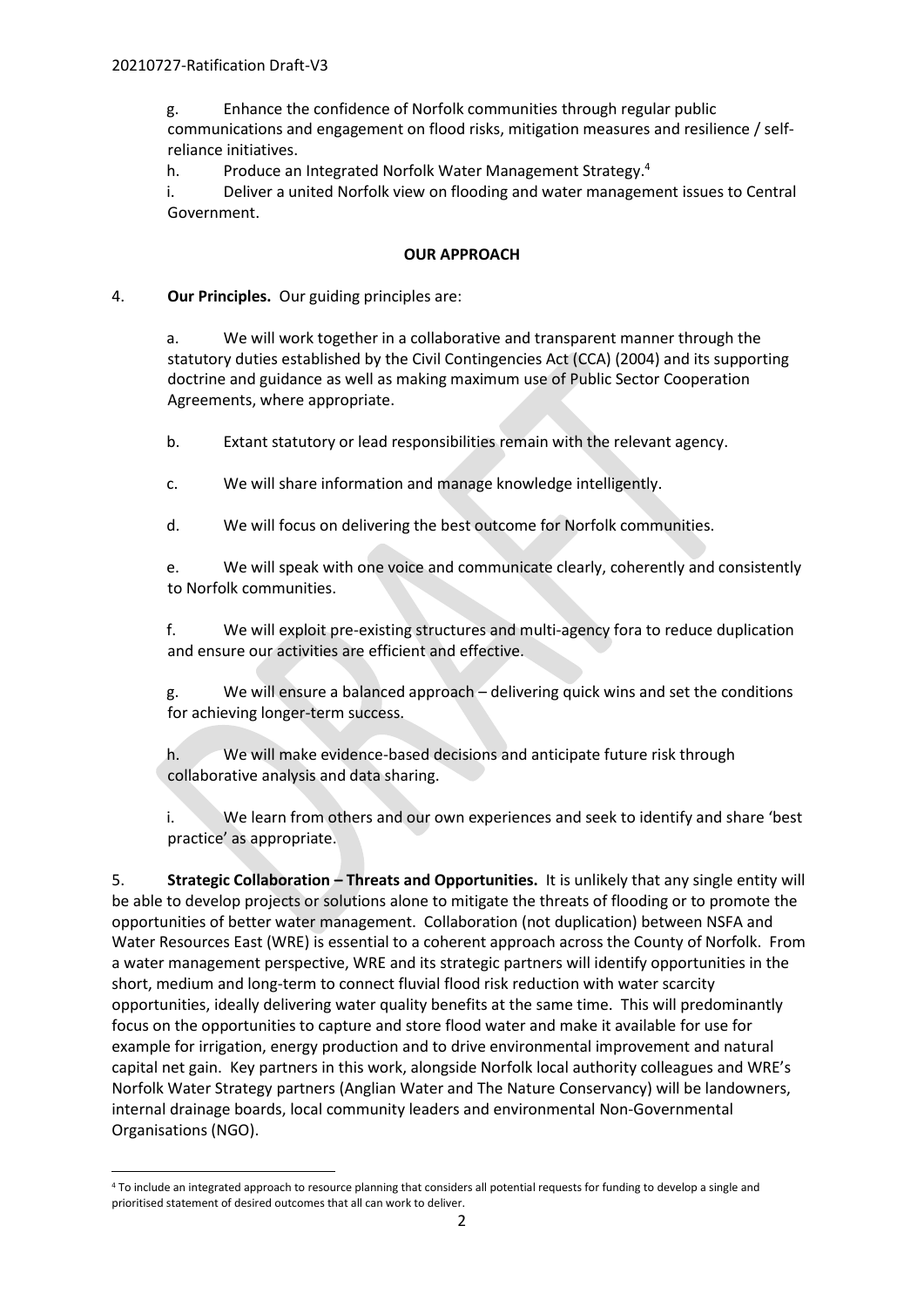6. **How we Function**. The NSFA will operate across 3 levels (using Civil Contingencies Act doctrinal definitions for each level) – Strategic, Tactical and Operational/Delivery – a schematic representation of how this will be achieved, with broad roles and responsibilities, is shown below: 5 The NSFA recognises that member organisations and authorities have different priorities, funding arrangements, regulators and statutory obligations. It is incumbent on NSFA members to highlight to the NSFA their constraints to help the NSFA appreciate how best to work around these for the benefit of local communities. While the NSFA will determine its priorities, it accepts the need to use the statutory and funding frameworks of other bodies in order to realise these priorities. The Norfolk County Council (NCC) communications team would use this strategy and action plan to develop a proactive communications and engagement plan.



### **NSFA GOVERNANCE & STRUCTURES**

### **ASSESSING SUCCESS**

7. **What will success look like?** Achieving the stated vision will be the ultimate assessment of success for the NSFA. On our journey to achieving this vision, the NSFA will assess performance against the individual objectives (para 3), the specific actions and tasks (annex A) and our ways of working / guiding principles (Appendix B). On an annual basis (July NSFA meeting) members will in invited to affirm their commitment to the NSFA and the delivery of collaborative working in accordance with our guiding principles.

8. **Universal Stakeholder Buy In.** On an annual basis – commencing in July 2021 - the stakeholders, who are the constituent members of the NSFA (details at Appendix C), will commit to work together by formally signing off the annual NSFA Overall Strategy, of which this is the first.

<sup>5</sup> For local operational/delivery groups to be successful, there will need to be multiple (to spread the load), probably covering either the district council areas (with a number amalgamated to ensure there aren't too many groups for those of us that cover the whole of Norfolk) or Anglian Water water recycling collection areas. Discussions are underway to see if KL&WN might consider joining Coastal Partnership East and therefore remove the need for a bilateral arrangement between the NSFA and KL&WN on coastal flooding matters.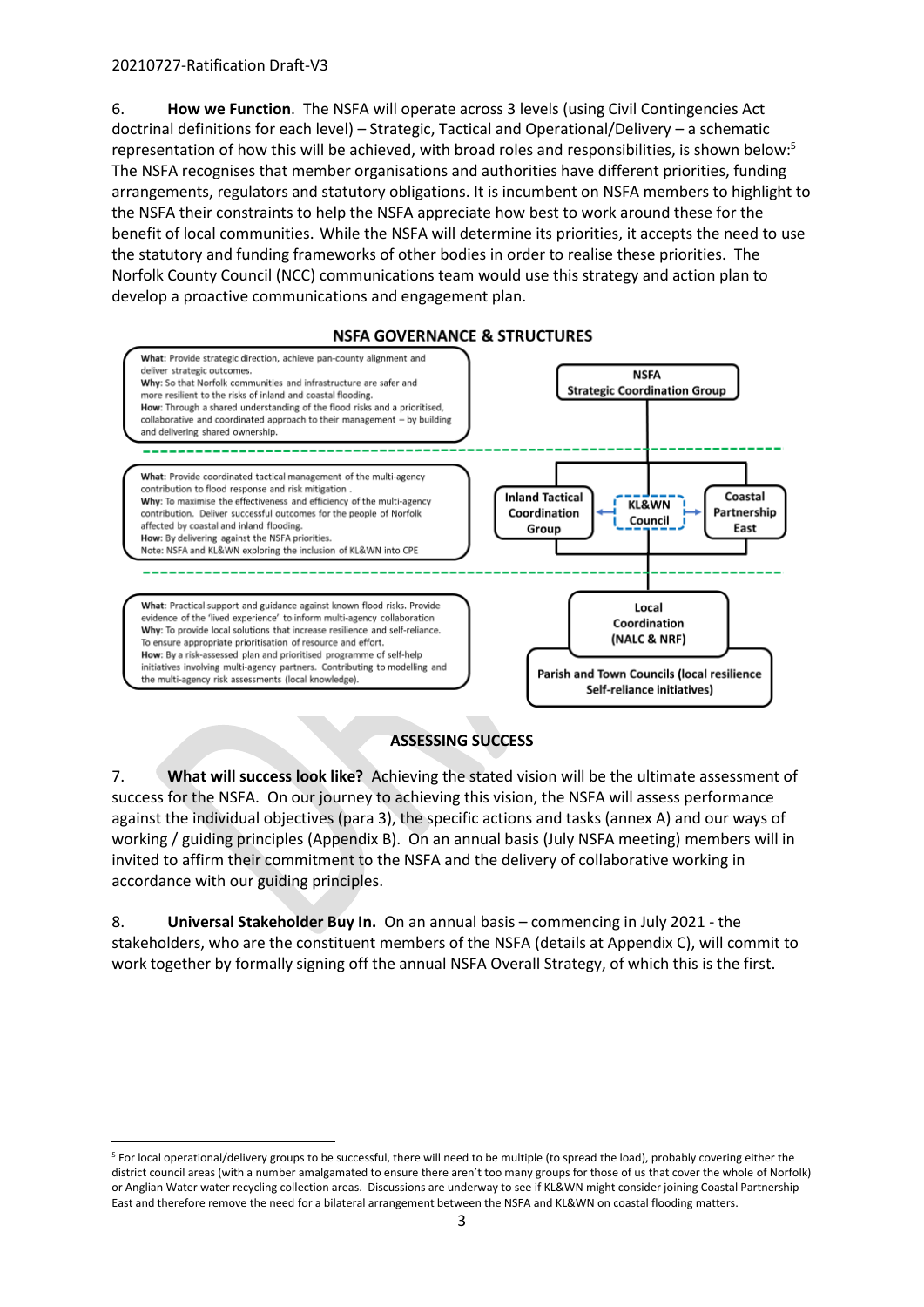### **APPENDIX A - ACTION PLAN**

# **Code: RED: Significant issues to be resolved or task/outcome/action not commenced, Amber: Significant issues identified and plan to resolve developed – no target date set, Yellow: minor issues or progress to achieve goal is on track, Green: desired task/action/outcome achieved.**

| <b>SER</b>   | <b>TASK</b>          | <b>ACTION</b>                                   | <b>PROGRESS</b>                                     | <b>LEAD/OWNER</b>      | <b>ASSESSMENT</b> |
|--------------|----------------------|-------------------------------------------------|-----------------------------------------------------|------------------------|-------------------|
|              |                      | 1.1 More effective collaboration to ensure      | Agreement to this strategy signifies a              |                        |                   |
| $\mathbf{1}$ |                      | clearer multi-agency emergency response,        | commitment from members to adopt the                |                        |                   |
|              |                      | recovery and remediation actions.               | principles and objectives in their own              | All                    |                   |
|              |                      |                                                 | programmes, plans and strategies and a              |                        |                   |
|              |                      |                                                 | commitment to work collaboratively to achieve       |                        |                   |
|              |                      |                                                 | the NSFA's objectives.                              |                        |                   |
|              |                      | 1.2 The need to have a single consolidated      | To be addressed through the NSFA Inland             |                        |                   |
| 2            |                      | approach to flooding across Norfolk so there is | Flooding Group. The NRF is developing a picture     |                        |                   |
|              |                      | no 'post code lottery' (e.g. removal of the     | of what districts provide in terms of flooding      |                        |                   |
|              |                      | confusion about the utility and availability of | support during both response and recovery           |                        |                   |
|              |                      | sandbags).                                      | phases. The NRF (via the Multi-Agency Fusion        |                        |                   |
|              | Task 1. Develop      |                                                 | Group (MAFG)) will provide a formal update on       | Chair NSFA             |                   |
|              | closer working       |                                                 | who does what to the next Inland Flooding           | <b>Inland Flooding</b> |                   |
|              | between all agencies |                                                 | Group meeting in September.                         | Gp                     |                   |
|              | and better co-       |                                                 |                                                     |                        |                   |
|              | operation            |                                                 | <b>Explore the role of the Severe Weather and</b>   | <b>NRF Chair</b>       |                   |
|              |                      |                                                 | Flood Risk working group and how this might         |                        |                   |
|              |                      |                                                 | inform the working of the coastal and inland        |                        |                   |
|              |                      |                                                 | flooding groups.                                    |                        |                   |
|              |                      |                                                 |                                                     |                        |                   |
|              |                      |                                                 | This work should recognise the roles and            |                        |                   |
|              |                      |                                                 | responsibilities of all 3 tiers of local government |                        |                   |
|              |                      |                                                 | and consider how we balance locallly derived        |                        |                   |
|              |                      |                                                 | needs with autonomy of decision-making and          |                        |                   |
|              |                      |                                                 | resourcing (especially finance) while achieving     |                        |                   |
|              |                      |                                                 | appropriate county-wide consistency.                |                        |                   |
|              |                      |                                                 |                                                     |                        |                   |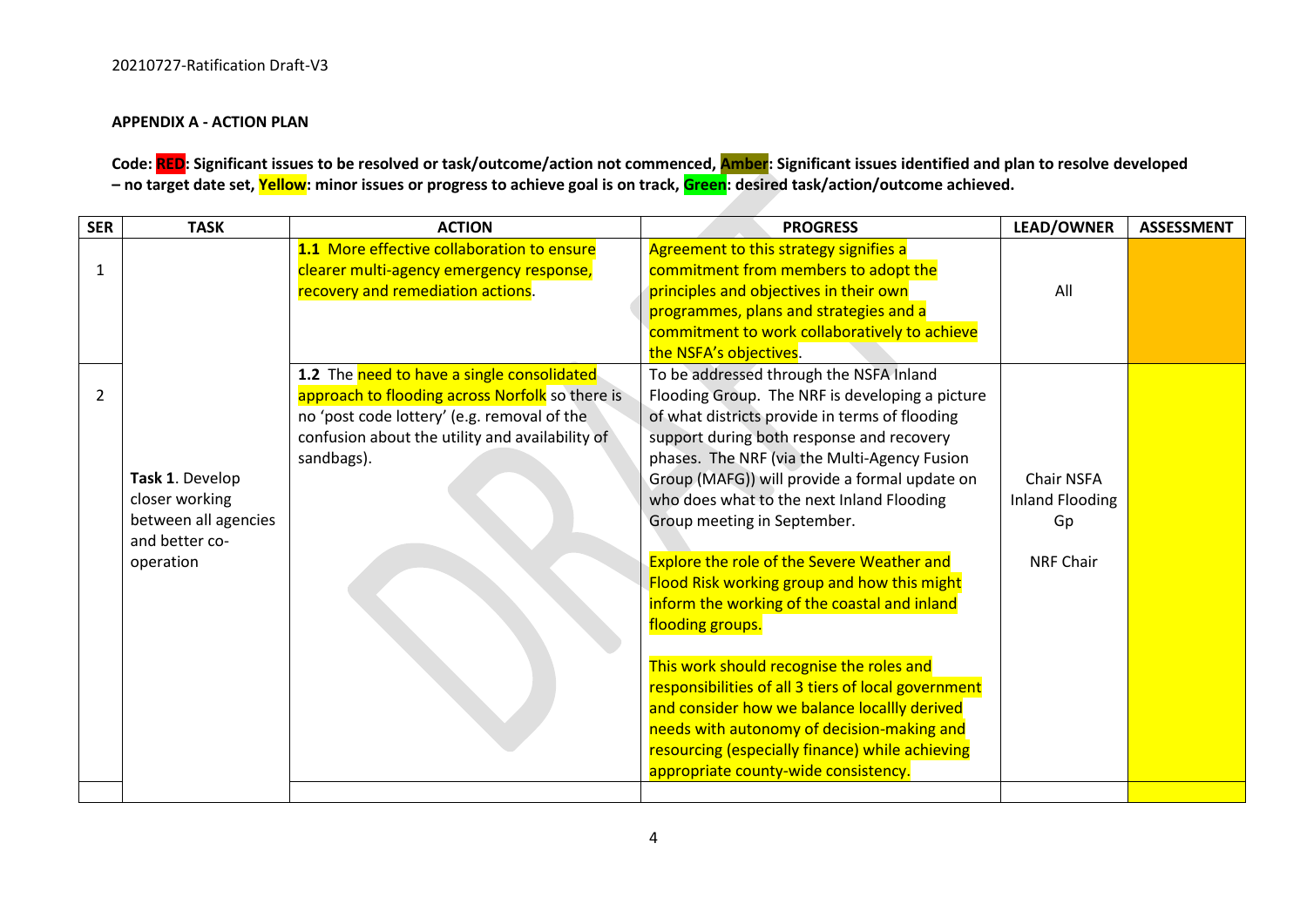| 3 | 1.3 Develop in partnership with others (such          | First formal meeting between NSFA and WRE         |                  |  |
|---|-------------------------------------------------------|---------------------------------------------------|------------------|--|
|   | as Water Resources East (WRE) and the                 | programmed for 17 May. It discussed               |                  |  |
|   | <b>Broadland Futures Initiative</b> (BFI) options for | opportunities for shared working and what         |                  |  |
|   | how flood water might be used to alleviate            | 'plugs and sockets' are required between the 2    | Chair NSFA       |  |
|   | drought risks or managed in a more integrated         | structures to ensure opportunities to deliver a   |                  |  |
|   | multi-agency approach.                                | holistic approach to water management might       | <b>MD WRE</b>    |  |
|   |                                                       | be achieved.                                      |                  |  |
|   |                                                       |                                                   | Chair BFI        |  |
|   |                                                       | Develop an appropriate 'plug and socket'          |                  |  |
|   |                                                       | approach with existing flood and drought          |                  |  |
|   |                                                       | initiatives to ensure an integrated approach      |                  |  |
|   |                                                       | while not duplicating effort.                     |                  |  |
|   |                                                       |                                                   |                  |  |
|   |                                                       | The BFI should be reviewed by the NSFA and        |                  |  |
|   |                                                       | areas of collaborative opportunity identified and |                  |  |
|   |                                                       | factored into the NSFA Action Plan. The BFI       |                  |  |
|   |                                                       | considers existing and new plans that will        |                  |  |
|   |                                                       | emerge and impact upon the BFI plan area. It is   |                  |  |
|   |                                                       | expected that the BFI will inform the Norfolk     |                  |  |
|   |                                                       | Strategic Flooding Alliance (NSFA).               |                  |  |
|   |                                                       |                                                   |                  |  |
|   |                                                       | Ensure the Current Shoreline Management Plans     |                  |  |
|   |                                                       | for the County are referenced in relation to the  |                  |  |
|   |                                                       | strategic flood (and erosion) management on the   |                  |  |
|   |                                                       | coast.                                            |                  |  |
|   | 1.4 Develop a prioritised list of known flooding      | NSFA members will share their capital and         |                  |  |
|   | risk areas to guide initial collaborative working     | maintenance plans with each other to ensure the   |                  |  |
| 4 |                                                       | maximum opportunities possible for the            | Chair            |  |
|   |                                                       | development of synchronised and mutually          | <b>NSFA</b>      |  |
|   |                                                       | supporting work and to help communicate our       |                  |  |
|   |                                                       | work with Norfolk Communities.                    | Chairs of Inland |  |
|   |                                                       |                                                   | and Coastal      |  |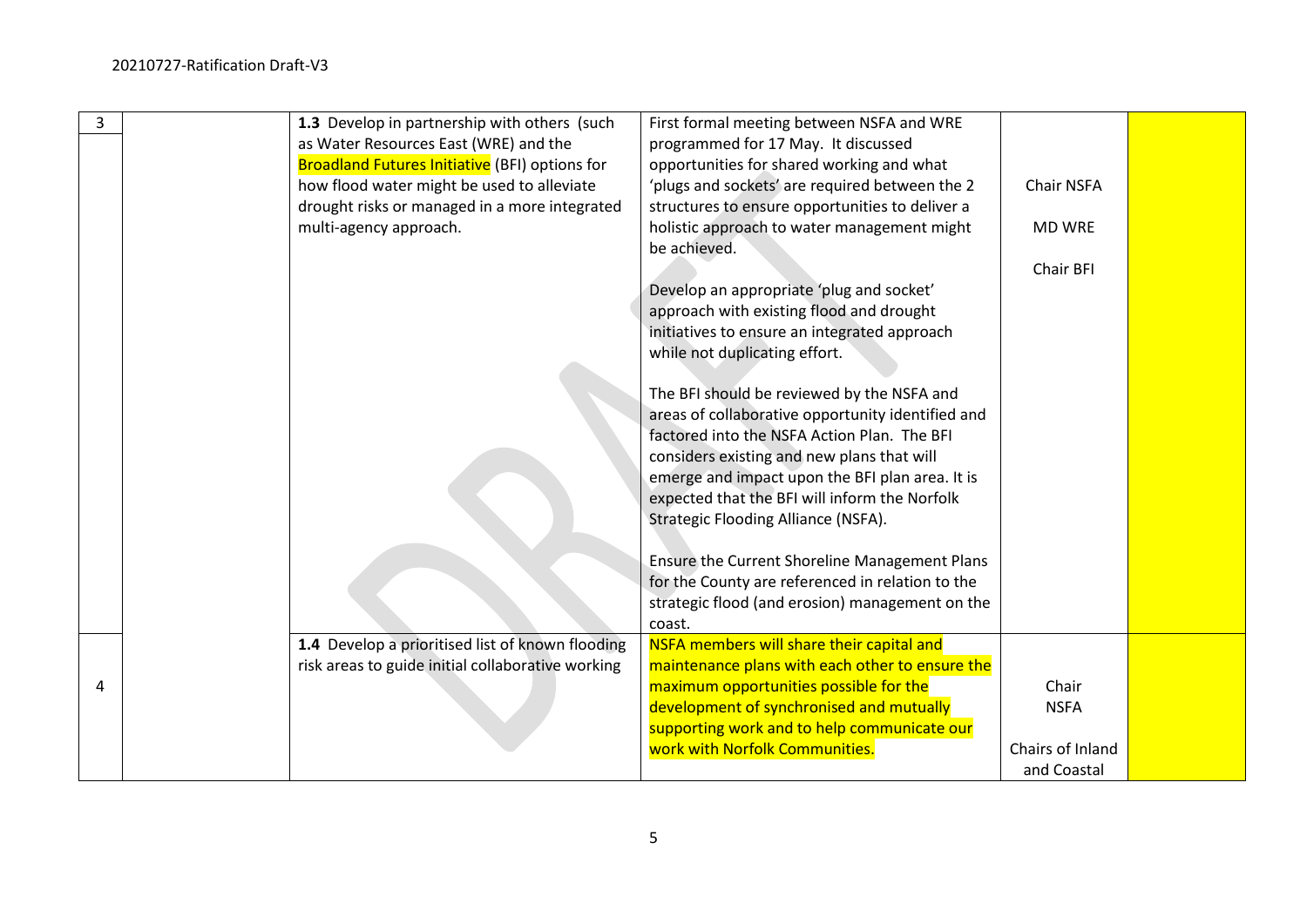|   |                                                                                    |                                                                                                                                                                                                      | An initial prioritised list comprises 16 flood sites<br>that have been identified as complex and<br>requiring multi-agency involvement to resolve.<br>Outline costed solutions will be worked up, with<br>a lead agency for each site. These solutions can<br>then be delivered when the necessary funding<br>has been secured.<br>A second tranche of flood risk sites is being<br>considered.                                                                 | Working<br>Groups                                    |  |
|---|------------------------------------------------------------------------------------|------------------------------------------------------------------------------------------------------------------------------------------------------------------------------------------------------|-----------------------------------------------------------------------------------------------------------------------------------------------------------------------------------------------------------------------------------------------------------------------------------------------------------------------------------------------------------------------------------------------------------------------------------------------------------------|------------------------------------------------------|--|
| 5 | Task 2. Clarify roles                                                              | 2.1 Education of Riparian owners, homeowners<br>and businesses on their responsibilities, how to<br>be more resilient in the face of severe weather<br>and who to reach out to in times of flooding. | Flyer produced and to be distributed to all<br>properties (business and private across Norfolk).<br>It provides basic advice and linkages to where<br>specific advice can be found.<br>NFRS, NRF and NALC exploring ways to improve<br>local resilience and self-reliance through<br>education and advisory programmes.<br>Riparian owners need to be updated on their<br>responsibilities to watercourse maintenance.<br>This might be led by the CLA and NFU. | CFO, NFRS<br><b>NALC</b><br><b>CLA</b><br><b>NFU</b> |  |
| 6 | and responsibilities<br>both amongst<br>partners themselves<br>and for the general | 2.2 The potential for a Memorandum of<br>Understanding to provide greater clarity and<br>the need to undertake a gap analysis of areas<br>not covered by agencies.                                   | To be considered by the NCC as the LLFA.<br>Consideration should be given to the NRF to lead<br>on developing this.                                                                                                                                                                                                                                                                                                                                             | NCC as LLFA<br>(through NRF)                         |  |
| 7 | public.                                                                            | 2.3 Encourage local support groups to help<br>improve community resilience through<br>provision of support, education and<br>information.                                                            | Consideration should be given to the Coastal and<br>Inland groups leading on this with NRF liaison for<br>delivery of engagement and education<br>programme. These groups might want to<br>explore the role of the Coastal Flood Wardens as                                                                                                                                                                                                                     |                                                      |  |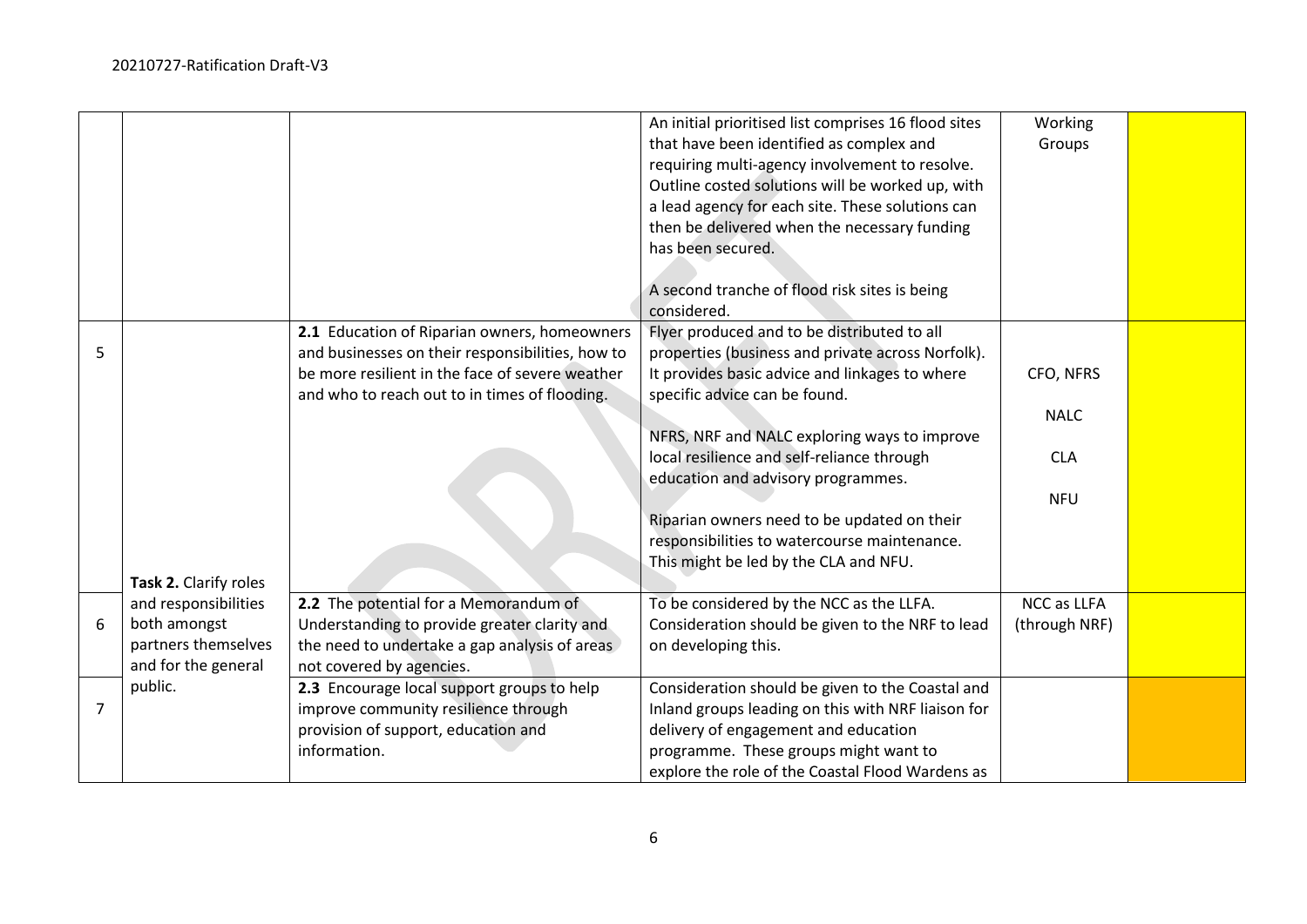|   |                                                | a resource that might be developed for other       | Chairs of Inland |  |
|---|------------------------------------------------|----------------------------------------------------|------------------|--|
|   |                                                | scenarios.                                         | & Coastal        |  |
|   |                                                |                                                    | Groups           |  |
|   |                                                | Consider the development of dashboard, to          |                  |  |
|   |                                                | guide planning and response, in which flood data   | CFO, NFRS        |  |
|   |                                                | and the current picture is made accessible to all  |                  |  |
|   |                                                | stakeholders.                                      | <b>NALC</b>      |  |
|   |                                                |                                                    |                  |  |
|   |                                                | Consider the Introduction of a web-based portal    | <b>NRF</b>       |  |
|   |                                                | to help householders and businesses identify       |                  |  |
|   |                                                | who is responsible for what drainage asset.        |                  |  |
|   |                                                |                                                    |                  |  |
|   |                                                | Integration of data feeds by the NCCC Norfolk      |                  |  |
|   |                                                | Office of Data Analytics (NODA) to create an       |                  |  |
|   |                                                | more holistic appreciation of risk and situational |                  |  |
|   |                                                | awareness. Intention to embed this in an open      |                  |  |
|   |                                                | forum website (Norfolk Prepared) to ensure         |                  |  |
|   |                                                | agencies and public maintain situational           |                  |  |
|   |                                                | awareness and can prepare and response more        |                  |  |
|   |                                                | effectively                                        |                  |  |
|   | 2.4 Maintain regular communications with       | This recognises the need for direct (NSFA to       |                  |  |
| 8 | Norfolk communities on flooding related issues | communities) and indirect (through a third party)  | Chair NSFA       |  |
|   | to ensure communities are as well informed on  | communications. Parish Councils will have a key    |                  |  |
|   | NSFA activities as is practicable.             | role to play here.                                 | Chair Inland     |  |
|   |                                                |                                                    | and Coastal      |  |
|   |                                                | Requires close collaboration and coordination on   | Groups           |  |
|   |                                                | flooding related communications. NCC will lead     |                  |  |
|   |                                                | on the development of a coordinated NSFA           | NCC as LLFA      |  |
|   |                                                | <b>Communications Plans (including agreed,</b>     |                  |  |
|   |                                                | immediate lines to take in times of crisis).       | <b>NRF</b>       |  |
|   |                                                | Utilise Norfolk Prepared website, tactical         | <b>NALC</b>      |  |
|   |                                                | delivery through inland and coastal NSFA groups.   |                  |  |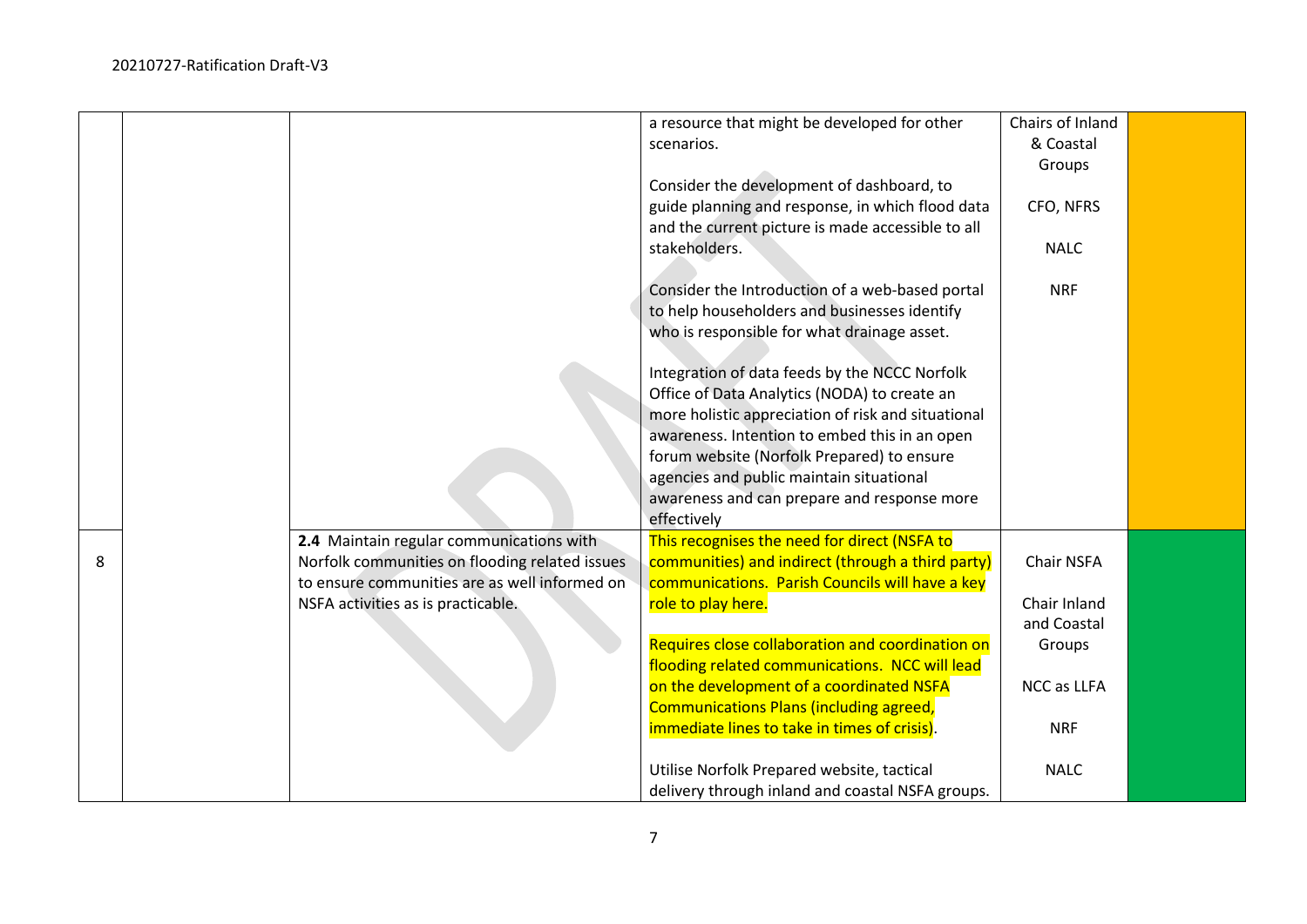|    |                       |                                               | The Norfolk Prepared website was advertised in    |                  |  |
|----|-----------------------|-----------------------------------------------|---------------------------------------------------|------------------|--|
|    |                       |                                               | the flood flyer and the website provides broad    |                  |  |
|    |                       |                                               | resilience and self-reliance advice.              |                  |  |
|    |                       |                                               |                                                   |                  |  |
|    |                       | 2.5 Consider what flood protection and        | Item needs to be addressed by the inland and      |                  |  |
| 9  |                       | mitigation capabilities are required and how  | coastal flooding groups to identify most          | <b>NSFA</b>      |  |
|    |                       | they might be supported and supplied.         | appropriate capabilities to mitigate flooding.    |                  |  |
|    |                       |                                               | Once the 2 groups have considered the issue for   | Chairs of inland |  |
|    |                       |                                               | their respective remits, the NSFA should consider | and Coastal      |  |
|    |                       |                                               | a consolidate view including how capabilities     | groups           |  |
|    |                       |                                               | might be resourced                                |                  |  |
|    |                       | 3.1 A shared resilience fund to help agencies | The Chairs of the Inland and Coastal working      |                  |  |
| 10 |                       | and authorities better react to emergency     | groups should consider what additional            |                  |  |
|    |                       | situations in a collaborative manner.         | resources they required. This detail should be    | Chairs of the    |  |
|    |                       |                                               | submitted to the NSFA who would fuse the          | inland and       |  |
|    |                       |                                               | requirements into a single submission for the     | Coastal          |  |
|    |                       |                                               | LLFA to consider. This should be completed by     | working groups   |  |
|    | Task 3. Determine     |                                               | end of July 21.                                   |                  |  |
|    | and implement         |                                               |                                                   |                  |  |
|    | appropriate           |                                               | CPE is also exploring a coastal adaptation        |                  |  |
|    | mechanisms for        |                                               | mechanism to support those affected by erosion    |                  |  |
|    | funding flood-related |                                               | which could be linked                             |                  |  |
|    | initiatives.          | 3.2 Maximising the capital, maintenance and   | A more collaborative approach to funding-         |                  |  |
|    |                       | revenue funding streams of NSFA members, as   | streams, utilising Regional Flood and Coastal     | All              |  |
| 11 |                       | well as resource and skills, jointly to agree | Committees (RFCC), and a more coordinated         |                  |  |
|    |                       | common priorities and funding for proactive   | approach to the Business Plans of NSFA            |                  |  |
|    |                       | water management initiatives.                 | members should be the preferred method to         |                  |  |
|    |                       |                                               | operationalise the water management outcomes      |                  |  |
|    |                       |                                               | we seek for Norfolk.                              |                  |  |
|    |                       |                                               |                                                   |                  |  |
|    |                       |                                               | The NSFA will work integrally with Anglian (      |                  |  |
|    |                       |                                               | Eastern) and Anglian (Gt Ouse) RFCCs to ensure    |                  |  |
|    |                       |                                               | Flood Defence Grant in Aid capital and other      |                  |  |
|    |                       |                                               |                                                   |                  |  |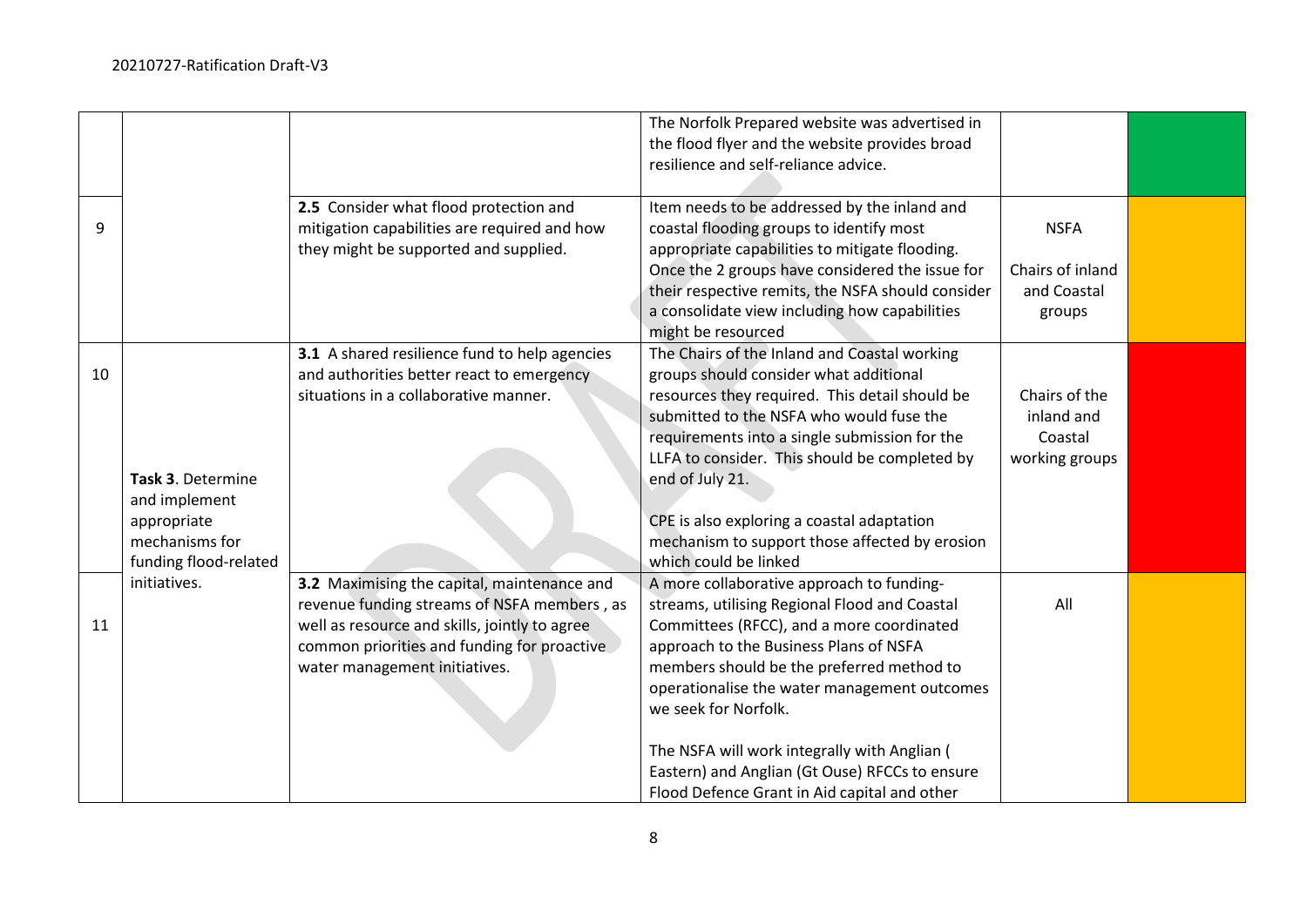|    |                                                                                                                                                                                    |                                                                                                                                                                                                                                                                                | funding opportunities are maximised for all<br>RMAS in Norfolk.                                                                                                                                                                                                                                                                                                                                                                                                                     |                                                            |  |
|----|------------------------------------------------------------------------------------------------------------------------------------------------------------------------------------|--------------------------------------------------------------------------------------------------------------------------------------------------------------------------------------------------------------------------------------------------------------------------------|-------------------------------------------------------------------------------------------------------------------------------------------------------------------------------------------------------------------------------------------------------------------------------------------------------------------------------------------------------------------------------------------------------------------------------------------------------------------------------------|------------------------------------------------------------|--|
| 12 |                                                                                                                                                                                    | 3.3 Lobbying DEFRA regarding the funding<br>criteria for retro-fitting SuDS and drainage<br>improvement works, as current model<br>undervalues the damage caused by surface<br>water flooding and the costs of mitigation<br>schemes                                           |                                                                                                                                                                                                                                                                                                                                                                                                                                                                                     |                                                            |  |
| 13 |                                                                                                                                                                                    | 4.1 Removal of the automatic right to connect<br>surface water from new developments to the<br>sewerage system, which should be replaced<br>with a more conditional approach to ensure all<br>parties work together to assess and approve<br>connections to the sewer network. | Anglian Water is already involved in this work<br>nationally with Water UK.<br>Lord Dannatt and George Freeman MP wrote, on<br>23 Jun 21, to SofS EFRA and SofS HCLG to express<br>concerns over 2 planning policy matters. The first                                                                                                                                                                                                                                               | Chair NSFA<br>Anglian Water                                |  |
|    | Task 4. Improve the<br>coherency of<br>planning processes                                                                                                                          |                                                                                                                                                                                                                                                                                | regarding the automatic rights for developers to<br>connect surface water from new developments<br>to the sewerage system. Second, The ongoing<br>responsibility of developers for drainage and<br>water management on their developments.                                                                                                                                                                                                                                          |                                                            |  |
| 14 | across the County to<br>ensure that new<br>developments do not<br>exacerbate the flood<br>and coastal erosion<br>risks or act as a<br>barrier to the<br>development of<br>options. | 4.2 Planning policy and guidance to be updated<br>and strengthened to require flood risk<br>betterment in areas of high flood risk and to<br>reflect new environment policy objectives and<br>new SuDs National Non-Statutory Technical<br>Standards.                          | CPE is working with our 3 LA planning teams and<br>those at KLWNBC and south into Essex to ensure<br>we have integrated coastal planning policy in<br>relation to erosion and coastal change. we have<br>a shared Supplementary Planning Document<br>which we are currently reviewing in line with<br>new and emerging Local Plans. We are also<br>exploring spatial planning and development in<br><b>Coastal Change Management areas with</b><br>planners locally and nationally. | Chair NSFA<br>NCC and<br>District /<br>Borough<br>Councils |  |
|    |                                                                                                                                                                                    |                                                                                                                                                                                                                                                                                | Farmers and landowners perceive planning to be<br>a barrier to the development of on-farm<br>reservoirs, which will play a crucial role in                                                                                                                                                                                                                                                                                                                                          |                                                            |  |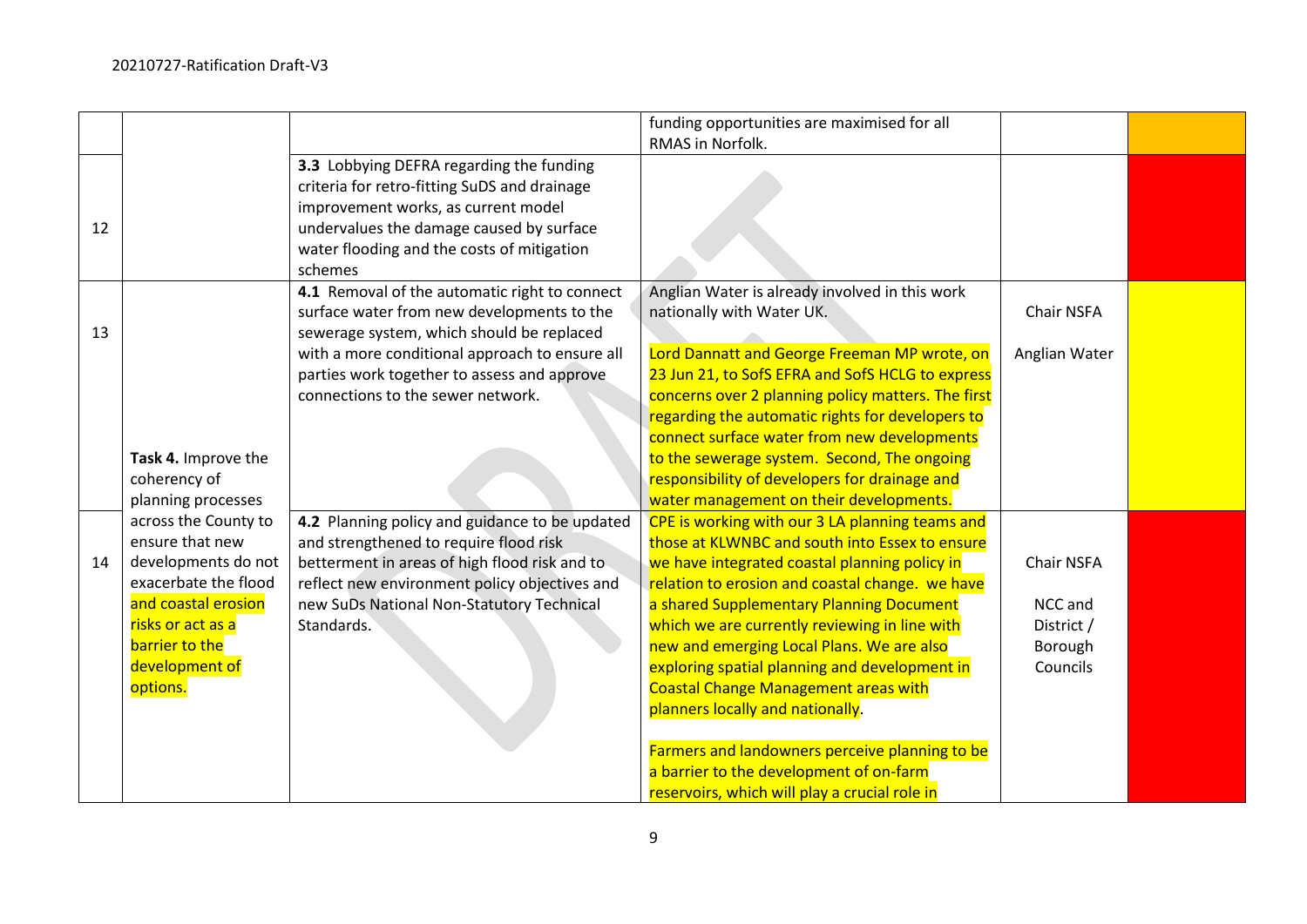|    |                               |                                                                                                                                                                                                                             | connecting flood risk with water resources,<br>delivering economic and environmental benefits.<br>The group needs to consider what is most<br>needed, is it formal policy changes, guidance to<br>landowners submitting applications or is internal<br>guidance for planners needed to help them with<br>reviewing an application? It would also be<br>helpful to identify a number of 'shovel-ready'<br>projects and test them through the planning<br>system.<br>The NSFA would consider forming a focused<br>working group to understand the breadth of<br>planning-related challenges and recommend a<br>programme of work to address these. |                                                                                    |  |
|----|-------------------------------|-----------------------------------------------------------------------------------------------------------------------------------------------------------------------------------------------------------------------------|--------------------------------------------------------------------------------------------------------------------------------------------------------------------------------------------------------------------------------------------------------------------------------------------------------------------------------------------------------------------------------------------------------------------------------------------------------------------------------------------------------------------------------------------------------------------------------------------------------------------------------------------------|------------------------------------------------------------------------------------|--|
| 15 |                               | 4.3 LLFA to review thresholds for bespoke<br>responses to consultations on Major<br>Development and LPAs to review provision of<br>drainage advice for Minor Development to<br>improve the technical expertise in flooding. |                                                                                                                                                                                                                                                                                                                                                                                                                                                                                                                                                                                                                                                  | NCC / LLFA                                                                         |  |
| 16 |                               | 4.4 A clear process to remove and replace<br>misconnections to sewers through Building<br>Control, or re-classification of foul sewers into<br>combined sewers.                                                             | Seems a logical for Anglian Water to lead, given<br>their role (this might ensure that foul sewer are<br>not reclassified as combined sewers).<br><b>Building Control at the local authorities with</b><br>regards to spotting and addressing<br>misconnections, working with Anglian Water to<br>ensure that foul sewers are not reclassified as<br>combined sewers).                                                                                                                                                                                                                                                                           | Anglian Water<br>and local<br>authority<br><b>Building</b><br><b>Control teams</b> |  |
| 17 | Task 5. Improve<br>collective | 5.1 Develop a shared surface water flood risk<br>mapping resource and asset register, and<br>provide districts with access to the LLFA's GIS<br>system.                                                                     | Encourage wider use of EA flood map to increase<br>awareness of surface water flood risks in the<br>County. Information can be found on<br>https://eur02.safelinks.protection.outlook.com/                                                                                                                                                                                                                                                                                                                                                                                                                                                       | EA<br>Anglian Water                                                                |  |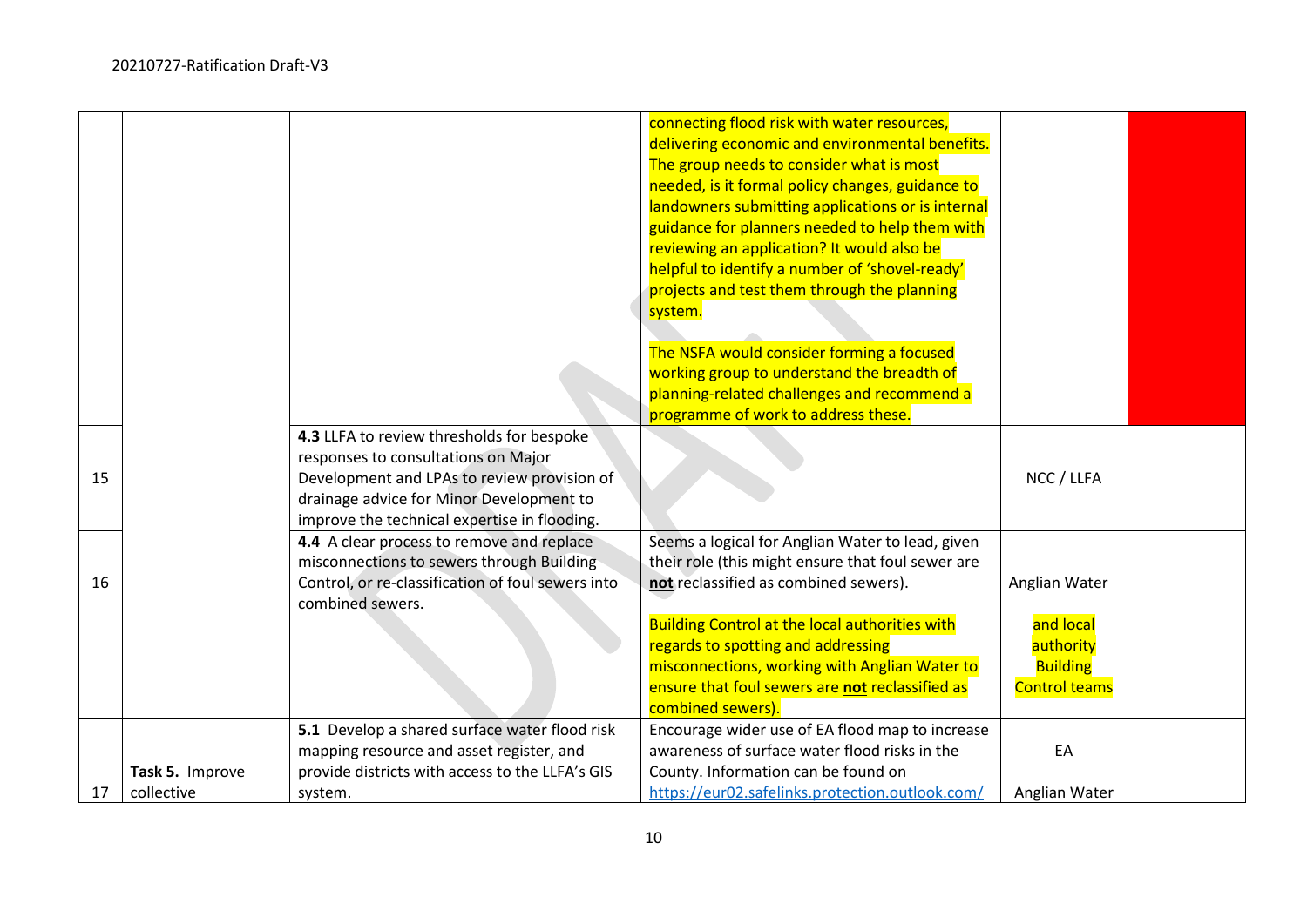|    | understanding of the<br>flood risks through<br>the development of<br>multi-agency<br>situational<br>awareness and data<br>sharing protocols,<br>establishing a<br>commonly accessible |                                                                                                                                                                                     | Anglian Water is developing something similar<br>for all flood risk partners across the region, so no<br>need to reinvent the wheel.<br>CPE is also keen to develop a shared asset<br>register for coastal locations so they can develop<br>integrated asset investment strategies with their<br>partners (similar to that with AW).                                                                                                                                                                                                                                                                                                                                                                              |                                         |  |
|----|---------------------------------------------------------------------------------------------------------------------------------------------------------------------------------------|-------------------------------------------------------------------------------------------------------------------------------------------------------------------------------------|-------------------------------------------------------------------------------------------------------------------------------------------------------------------------------------------------------------------------------------------------------------------------------------------------------------------------------------------------------------------------------------------------------------------------------------------------------------------------------------------------------------------------------------------------------------------------------------------------------------------------------------------------------------------------------------------------------------------|-----------------------------------------|--|
| 18 | mapping resource<br>and modelling<br>function.                                                                                                                                        | 5.2 Establishing local community champions to<br>support communities to map out relevant<br>water management assets.                                                                | Potentially incorporated in LRF Stronger<br>Community Resilience pilot. LRF to work with<br>NALC, Community Resilience, PH etc to help<br>identify local champions.                                                                                                                                                                                                                                                                                                                                                                                                                                                                                                                                               | <b>NRF Strategic</b><br>Support Officer |  |
| 19 |                                                                                                                                                                                       | 5.3 Develop and then monitor the concerns of<br>Norfolk communities affected by flood and<br>drought risks and realities - a form of persistent<br>audience sentiment and analysis. | The development of a prioritised list is based<br>upon inputs from local communities and historic<br>data. It is addressed by the Local Issues Working<br>Group. Discussions have taken place with NCC<br>Comms to explore a proactive approach to<br>communications and with sentiment analysis.<br>CPE is holding its first join Suffolk and Norfolk<br>Coastal Community conference this autumn to<br>discuss coastal change. They have held a Suffolk<br>event for several years and invited schools and<br>guest speakers as well as the community leads<br>and partners. It's a very effective event for<br>sharing information, networking and supporting<br>peoples understanding of risks and solutions. | Nick Tupper<br><b>NSFA</b>              |  |
| 20 |                                                                                                                                                                                       | 6.1 A coordinated effort from all RMAs to<br>ensure that all their assets are regularly and<br>proactively maintained, to lead by example.                                          | EA and Anglian Water have an established,<br>mature risk-based maintenance programme and<br>could support others developing the same.                                                                                                                                                                                                                                                                                                                                                                                                                                                                                                                                                                             | Anglian Water                           |  |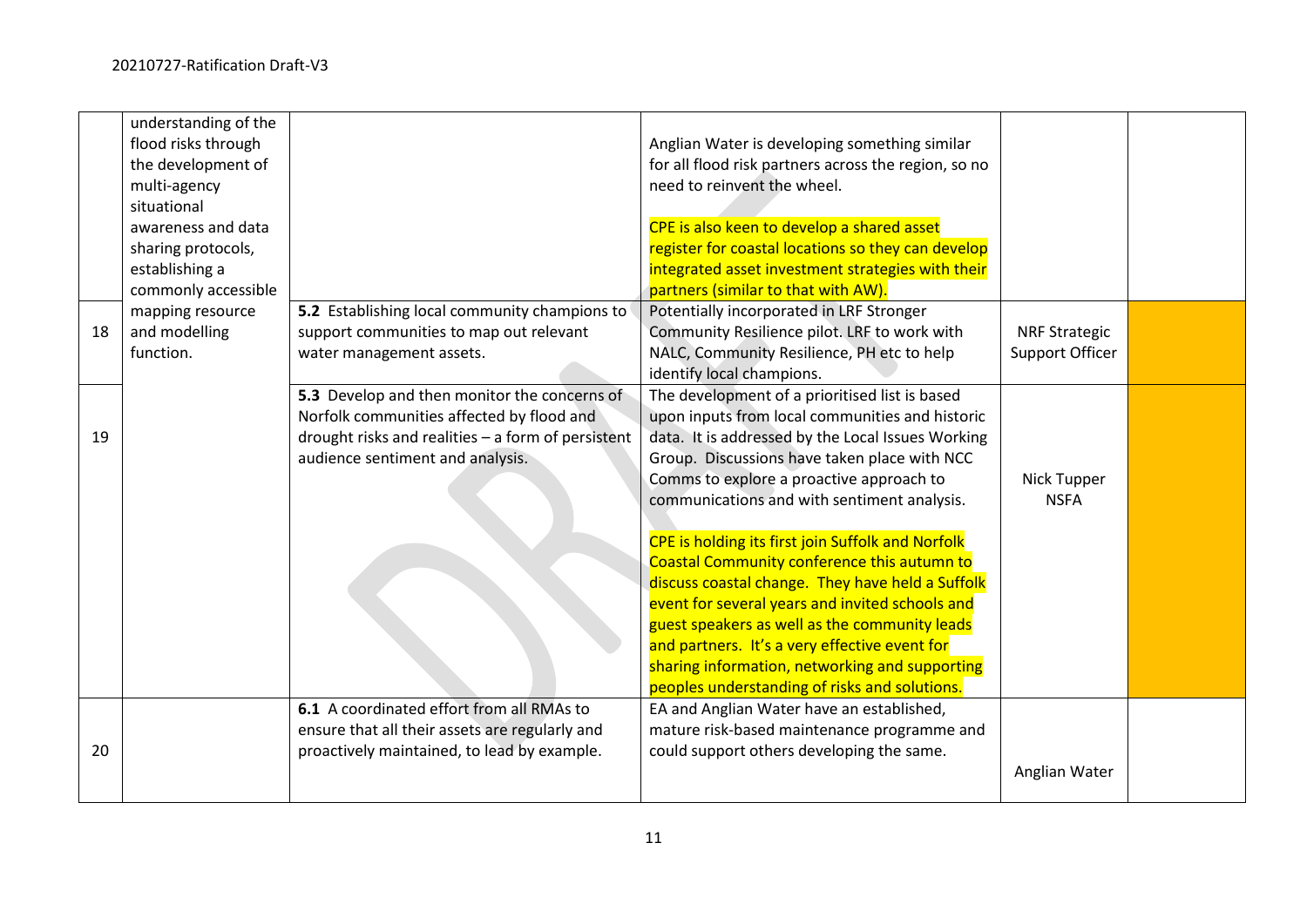|    | Task 6. Creation of a                 |                                                   | CPE conducts regular inspections of all its coastal                                  | EA                   |  |
|----|---------------------------------------|---------------------------------------------------|--------------------------------------------------------------------------------------|----------------------|--|
|    | sustainable approach                  |                                                   | assets and this informs their annual maintenance                                     |                      |  |
|    | to drainage through                   |                                                   | programmes. They also have a £150M capital                                           |                      |  |
|    | a coherent county-                    |                                                   | delivery programme for 10 years: they have                                           |                      |  |
|    | wide programme of                     |                                                   | already delivered the Bacton Sandscaping                                             |                      |  |
|    | improvements,                         |                                                   | project and are in the process of progressing                                        |                      |  |
|    | prioritised                           |                                                   | Lowestoft tidal flood walls and barrier. They will                                   |                      |  |
|    | maintenance and                       |                                                   | have a capital scheme for Cromer and                                                 |                      |  |
|    | through the planning                  |                                                   | Mundesley online early next year.                                                    |                      |  |
|    | of new                                |                                                   |                                                                                      |                      |  |
|    | developments.                         | 6.2 The maintenance regimes of delivery           |                                                                                      |                      |  |
| 21 |                                       | agencies and authorities are shared between       |                                                                                      | <b>Anglian Water</b> |  |
|    |                                       | NSFA partners to facilitate closer cooperation in |                                                                                      | EA                   |  |
|    |                                       | areas of mutual interest / responsibility.        |                                                                                      | <b>IDBs</b>          |  |
|    |                                       |                                                   |                                                                                      |                      |  |
|    |                                       | 7.1 Sharing mobile numbers of all first           | Services with 24hr response - contact should                                         |                      |  |
|    |                                       | responders to reduce the time it takes to         | always be through established arrangements -                                         |                      |  |
| 22 |                                       | contact the appropriate person who can make       | not to individuals - relying on individual contacts                                  |                      |  |
|    |                                       | decisions with the skills and knowledge on the    | more likely to impede and not enhance response                                       | <b>NRF Chair</b>     |  |
|    |                                       | ground.                                           | - eg leave, change of roles, assigned to other                                       |                      |  |
|    |                                       |                                                   | events etc. Item closed $-$ to be transferred to                                     |                      |  |
|    |                                       |                                                   | <b>Appendix B.</b>                                                                   |                      |  |
|    | Task 7. Effective                     | 7.2 Explore the creation of Community             | Being considered by NRF, NFRS and NALC. To be                                        |                      |  |
| 23 | management of the                     | Resilience Team at Parish Council level able to   | assisted and enabled by increased situational                                        | <b>NRF Chair</b>     |  |
|    | multi-agency                          | respond to flooding events.                       | awareness from data embedded in Norfolk                                              |                      |  |
|    | response to improve<br>consistency of |                                                   | Prepared website.                                                                    | CFO, NFRS            |  |
|    | delivery across the                   |                                                   |                                                                                      | <b>NALC</b>          |  |
|    | County to ensure we                   |                                                   | Norfolk ALC is already doing work in this area to<br>gather names into a 'register'. |                      |  |
|    | retain the confidence                 |                                                   |                                                                                      |                      |  |
|    | of Norfolk                            |                                                   | Learn from and make links with any COVID                                             |                      |  |
|    | communities.                          |                                                   | support groups set up at county, district or                                         |                      |  |
|    |                                       |                                                   | Parish level.                                                                        |                      |  |
|    |                                       |                                                   |                                                                                      |                      |  |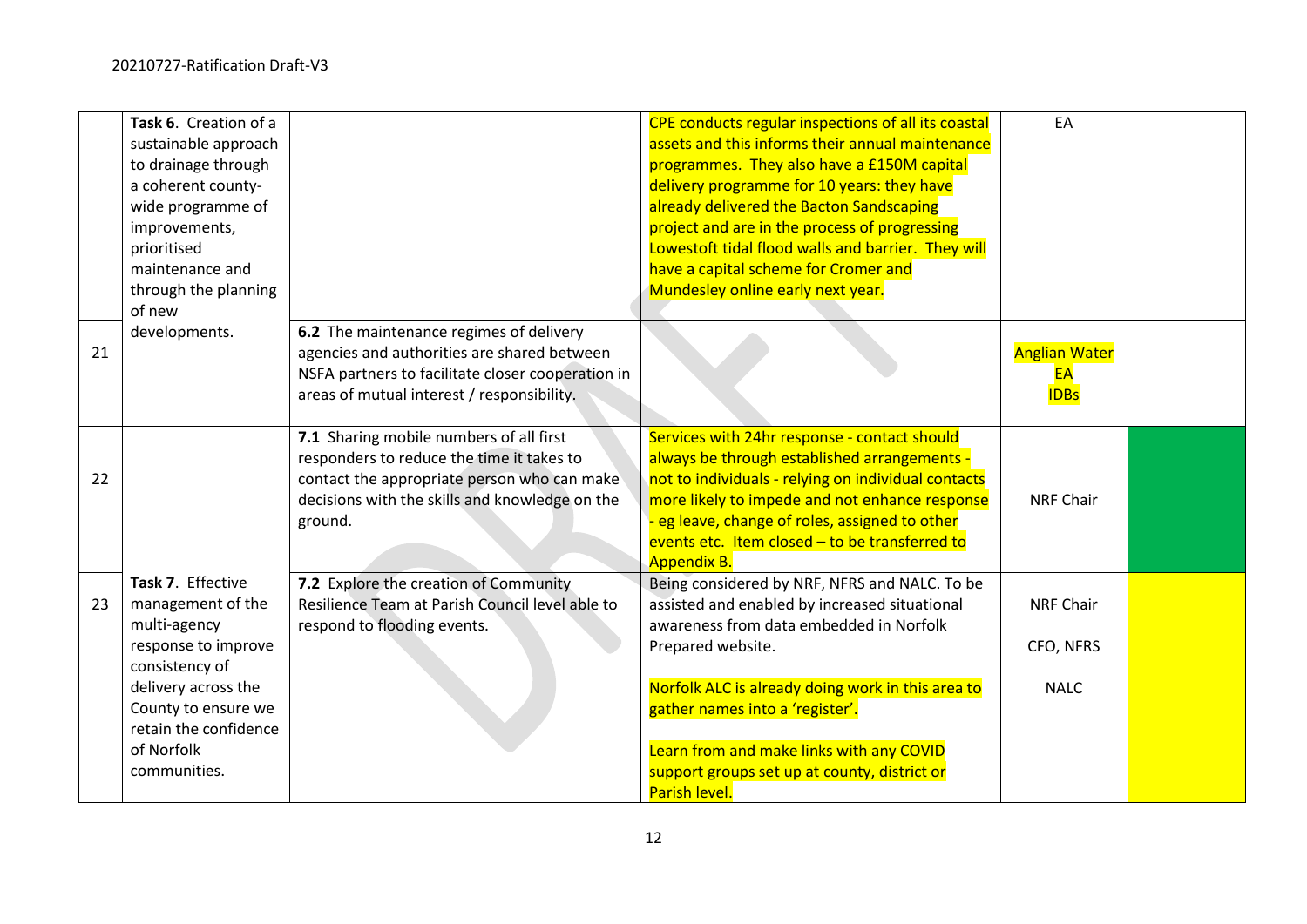| 24 | 7.3 Explore potential roles for the NRF and<br>local resilience planners in advising, preparing<br>and supporting mitigation measures (such as<br>education).                                                                                                                      | Being considered by NRF. Will require<br>identification of risks specific to geographical<br>location. NRF assessing options for<br>education/training of community champions.<br>Norfolk Prepared to be used as a platform to<br>inform public on pre-emptive actions that can<br>improve their resilience to local risks.                                                                                                                                                                                                                                                               | <b>NRF Strategic</b><br>Support Officer |  |
|----|------------------------------------------------------------------------------------------------------------------------------------------------------------------------------------------------------------------------------------------------------------------------------------|-------------------------------------------------------------------------------------------------------------------------------------------------------------------------------------------------------------------------------------------------------------------------------------------------------------------------------------------------------------------------------------------------------------------------------------------------------------------------------------------------------------------------------------------------------------------------------------------|-----------------------------------------|--|
| 25 | 7.4 Consider how the NCC Resilience Hub<br>might lead in the setting up of initial<br>coordination function of flooding events (what<br>resources are required to enable this?)                                                                                                    | NRF assessing options for an improved cascade<br>call system for setting up initial response groups.<br><b>Confirmation of Local Coordination Group (LCG)</b><br>roles and responsibilities being amended in<br>Norfolk Emergency Response Guidance (NERG).                                                                                                                                                                                                                                                                                                                               | <b>NRF Chair</b>                        |  |
| 26 | 7.5 Consider how regular exercise events might<br>be used to prove and improve NSFA<br>functionality and effectiveness trough the use<br>of a series of testing scenarios involving coastal<br>and inland flooding events (and explore how<br>these might mitigate drought risks). | Training and assessment exercises are a key<br>indicator of progress and to drive learning and<br>development.<br>A NSFA Flood exercise planning meeting will take<br>place on 8 Jul (details to follow) to determine<br>scope and objective for the NSFA autumn<br>exercise. It will also explore options for the<br>Norfolk contribution for the National Flood<br>exercise in Oct 22.<br>An exercise is being developed by NRF's multi-<br>agency fusion group (MAFG) that will test our<br>response to inland and coastal flood challenges.<br>Expected to be delivered 26-28 Oct 21. | <b>NRF Chair</b>                        |  |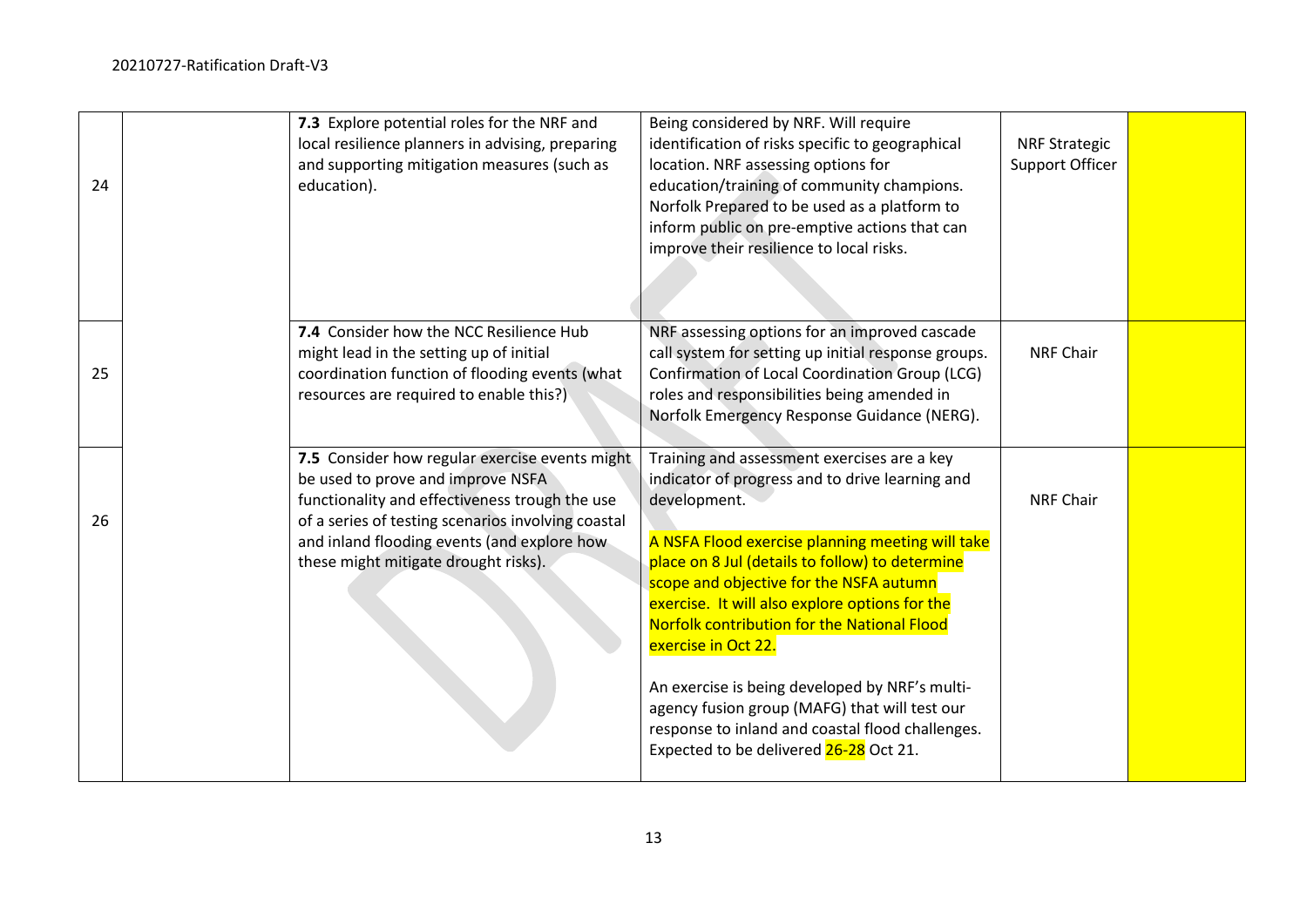| 27 |                                                                                                    | 7.6 Ensure the Current Shoreline Management<br>Plans for the County are referenced in relation<br>to the strategic flood (and erosion)<br>management on the coast. Can be accessed via<br>https://eur02.safelinks.protection.outlook.com/                                             | CPE will be developing this further with EA and<br>our coastal partners and communities through<br>the SMP action plans and via our IRF bid.<br>An education campaign about climate change<br>and SL rise at a regional/county level would help                                                                                                                                                                                                                                                                                                          |                    |  |
|----|----------------------------------------------------------------------------------------------------|---------------------------------------------------------------------------------------------------------------------------------------------------------------------------------------------------------------------------------------------------------------------------------------|----------------------------------------------------------------------------------------------------------------------------------------------------------------------------------------------------------------------------------------------------------------------------------------------------------------------------------------------------------------------------------------------------------------------------------------------------------------------------------------------------------------------------------------------------------|--------------------|--|
|    |                                                                                                    |                                                                                                                                                                                                                                                                                       | all RMA's in the discussions we have to have with<br>communities.                                                                                                                                                                                                                                                                                                                                                                                                                                                                                        |                    |  |
| 28 | Task 8. Improving<br>the oversight of and<br>managing delivery of<br>riparian<br>responsibilities. | 8.1 An education campaign to educate<br>landowners and homeowners in terms of their<br>responsibilities around keeping ditches and<br>culverts cleared.                                                                                                                               | The EA are considering developing some<br>guidance on this nationally but some local<br>guidance could perhaps be developed more<br>quickly with a Parish Council as a test area and<br>involving local engagement from riparian owners<br>about what support, knowledge, H&S<br>considerations and equipment a riparian owner<br>needs.<br>Cambridgeshire County Council are developing<br>riparian guidance asap on this so perhaps you<br>could collaborate with them for efficiency and<br>speed?<br>Charles Krolik-Root is the lead on this at CCC. | <b>NCC as LLFA</b> |  |
| 29 |                                                                                                    | 8.2 Explore the practicalities and benefits of a<br>single lead organisation for managing all<br>watercourses in the County. How would this be<br>resourced and what authorities would it require<br>(how might these impact on the statutory<br>obligations of other NSFA elements)? |                                                                                                                                                                                                                                                                                                                                                                                                                                                                                                                                                          |                    |  |
| 30 |                                                                                                    | 8.3 The NSFA partners will review existing<br>responsibilities of the EA, LLFA, Broads<br>Authority and IDBs across the County to assess<br>if there is a better balance of those<br>responsibilities in managing and maintaining                                                     |                                                                                                                                                                                                                                                                                                                                                                                                                                                                                                                                                          |                    |  |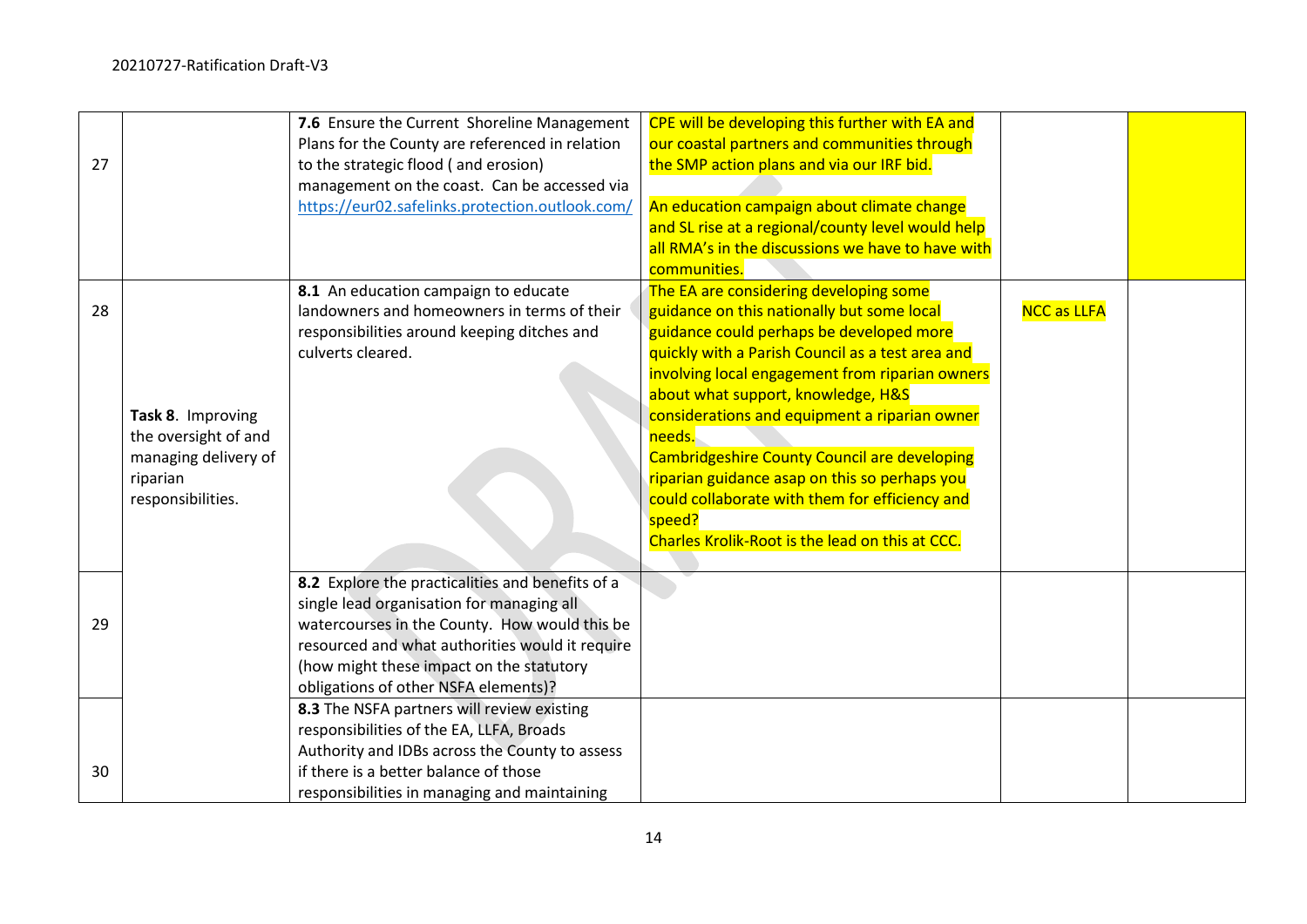|    |                      | the County's watercourses alongside riparian    |                                                     |     |                |
|----|----------------------|-------------------------------------------------|-----------------------------------------------------|-----|----------------|
|    |                      | owners, and to look at mechanisms for           |                                                     |     |                |
|    |                      | achieving that, including new legislation.      |                                                     |     |                |
|    |                      | 9.1 Need to better understand EA's policy       | EA provides their current policy position:          |     | Item closed.   |
| 31 |                      | around river dredging and whether this is being |                                                     |     | Will be        |
|    |                      | undertaken.                                     | Dredging means removing accumulated material        |     | transferred to |
|    |                      |                                                 | in waterways, such as gravel or soil (often         |     | the record of  |
|    |                      |                                                 | referred to as silt). Dredging in certain locations |     | completed      |
|    | Task 9. Improve      |                                                 | may improve land drainage by lowering the river     |     | actions in Jul |
|    | understanding of the |                                                 | level to allow water to flow from the land or       | All | 21.            |
|    | policy framework     |                                                 | from drains, however it may sometimes cause         |     |                |
|    | across all NSFA      |                                                 | unintentional flooding downstream. Dredging         |     |                |
|    | members and          |                                                 | may also be ineffective in reducing flooding, as    |     |                |
|    | improve the          |                                                 | the natural processes in many rivers can cause      |     |                |
|    | consistency of its   |                                                 | silt to build up again quickly. Dredging may also   |     |                |
|    | delivery across the  |                                                 | damage wildlife and ecosystems in certain areas.    |     |                |
|    | County of Norfolk    |                                                 | In extreme flooding events, the small increases     |     |                |
|    |                      |                                                 | in width and depth achieved by dredging a           |     |                |
|    |                      |                                                 | waterway do not provide enough capacity to          |     |                |
|    |                      |                                                 | contain the excess flood water. This means          |     |                |
|    |                      |                                                 | dredging is not always the best solution to         |     |                |
|    |                      |                                                 | managing flood risk, and we may suggest other       |     |                |
|    |                      |                                                 | measures instead. When the EA dredges they          |     |                |
|    |                      |                                                 | focus work on locations where the risk of           |     |                |
|    |                      |                                                 | flooding, economic loss and risk to life are the    |     |                |
|    |                      |                                                 | greatest. They may dredge an area if there is       |     |                |
|    |                      |                                                 | evidence that:                                      |     |                |
|    |                      |                                                 |                                                     |     |                |
|    |                      |                                                 | dredging will reduce flood risk to local            |     |                |
|    |                      |                                                 | properties will not increase flooding               |     |                |
|    |                      |                                                 | downstream it is affordable to do so                |     |                |
|    |                      |                                                 | (disposal of silt may be expensive).                |     |                |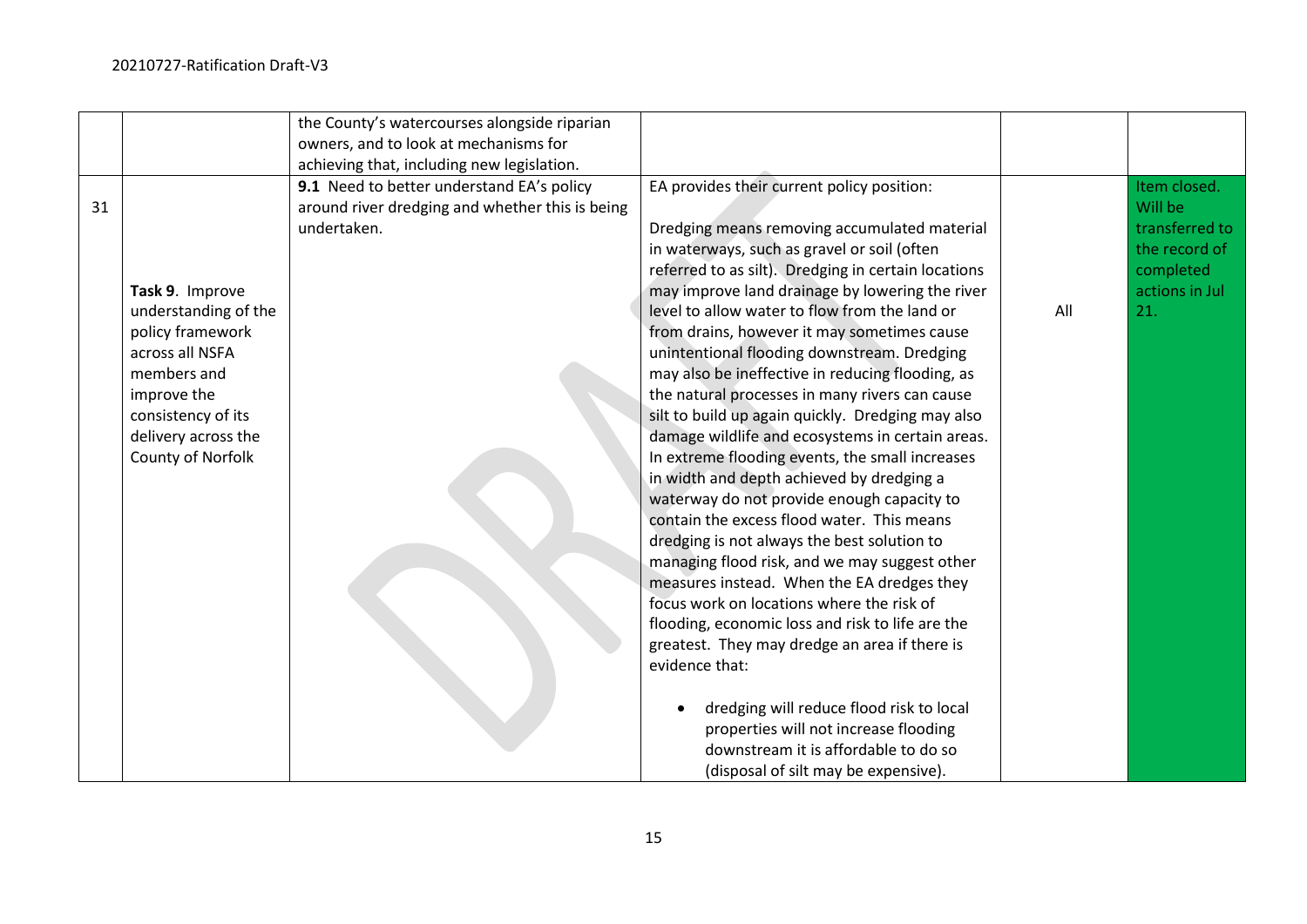|    |                                                                                                                         | it is compatible with restrictions around<br>protected species.                                                                                                                                                                               |               |  |
|----|-------------------------------------------------------------------------------------------------------------------------|-----------------------------------------------------------------------------------------------------------------------------------------------------------------------------------------------------------------------------------------------|---------------|--|
| 32 | 9.2 Need to better understand the<br>Declassification of Infrastructure Programme<br>being undertaken by Anglian Water. | Anglian Water does not have a declassification<br>programme, but they will review assets that are<br>incorrectly classified when they are made aware.<br>Anglian Water to lead this work and<br>communicate it comprehensively with the NSFA. | Anglian Water |  |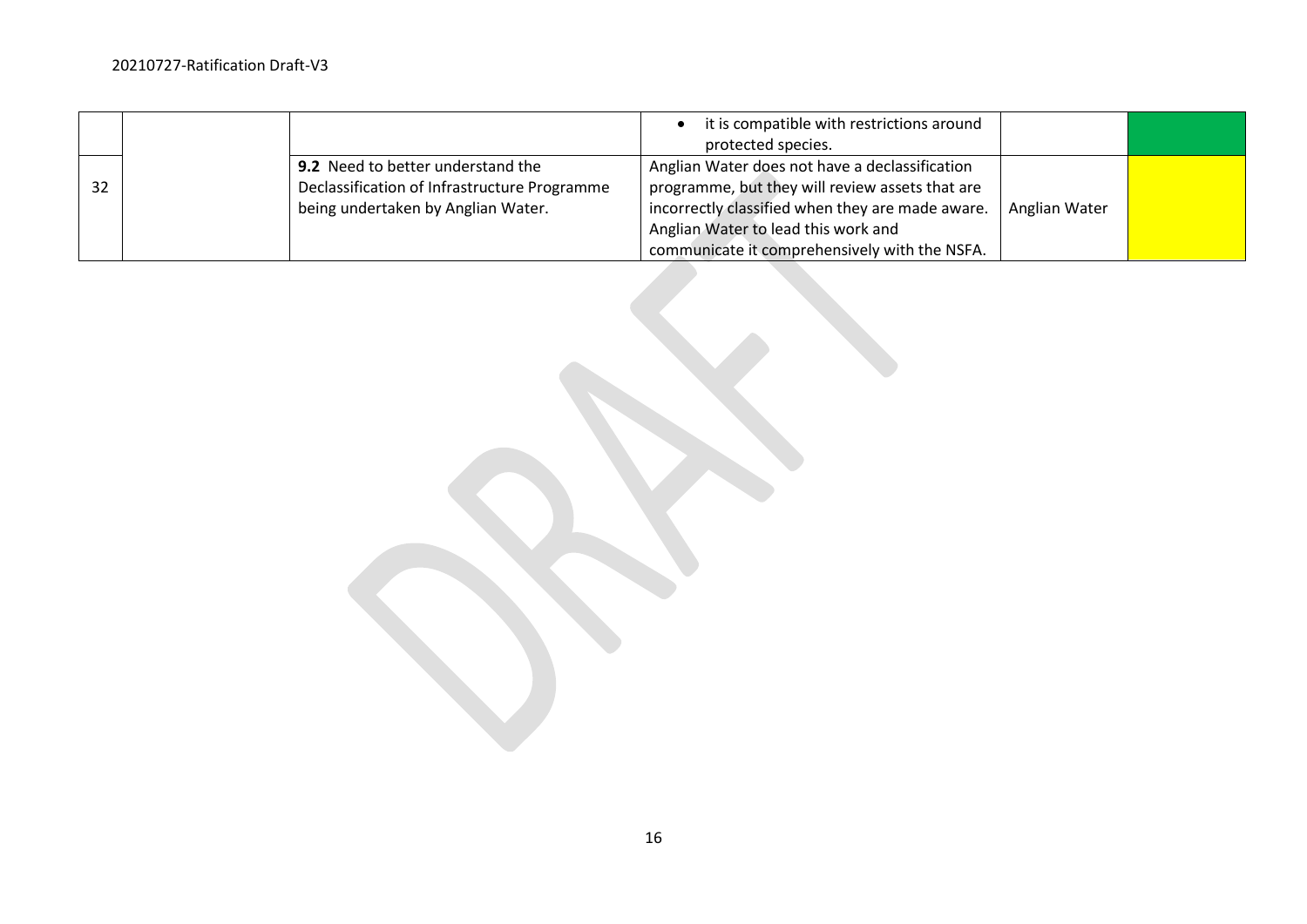### **APPENDIX B – RECORD OF ACHIEVEMENTS**

| <b>SER</b>    | <b>ACTION</b>                                          | <b>OUTCOME</b>                                                             | <b>ACHIEVED</b> |
|---------------|--------------------------------------------------------|----------------------------------------------------------------------------|-----------------|
|               | Consider the need for a single, centralised flood line | Single flood line number in place to provide 24/7 hub for flood advice     | 27 May 21       |
|               | number that provides a mechanism through which         | and support. Flyer produced that covers advice and provides details on     |                 |
|               | flooding can be reported, specific triage advice can   | organisational flood roles and responsibilities. Flyer will be distributed |                 |
|               | be provided and generic flood prevention and           | to all properties and business and properties across Norfolk by the end    |                 |
|               | resilience guidance can be sought.                     | of May 21                                                                  |                 |
| $\mathcal{L}$ | Production of clear comms tools (leaflet/website) for  | Flyer produced by the NRF (MAFG) and NCC Comms that has been               | 27 May 21       |
|               | householders and businesses with emergency             | distributed to all addresses across the County. This flyer provided        |                 |
|               | contact numbers.                                       | details on the single flood line number, the roles and responsibilities of |                 |
|               |                                                        | various agencies and authorities and provided link to other advisory /     |                 |
|               |                                                        | resilience websites.                                                       |                 |
| 3             | Develop a prioritised list of flood work that can be   | First tranche comprises a list of 16 flood sites that have been identified |                 |
|               | used to galvanise a collaborative approach to          | as complex and requiring multi agency involvement to resolve. Outline      |                 |
|               | complex flooding sites                                 | costed solutions will be worked up, with a lead agency for each site.      |                 |
|               |                                                        | These solutions can then be delivered when the necessary funding has       |                 |
|               |                                                        | been secured.                                                              |                 |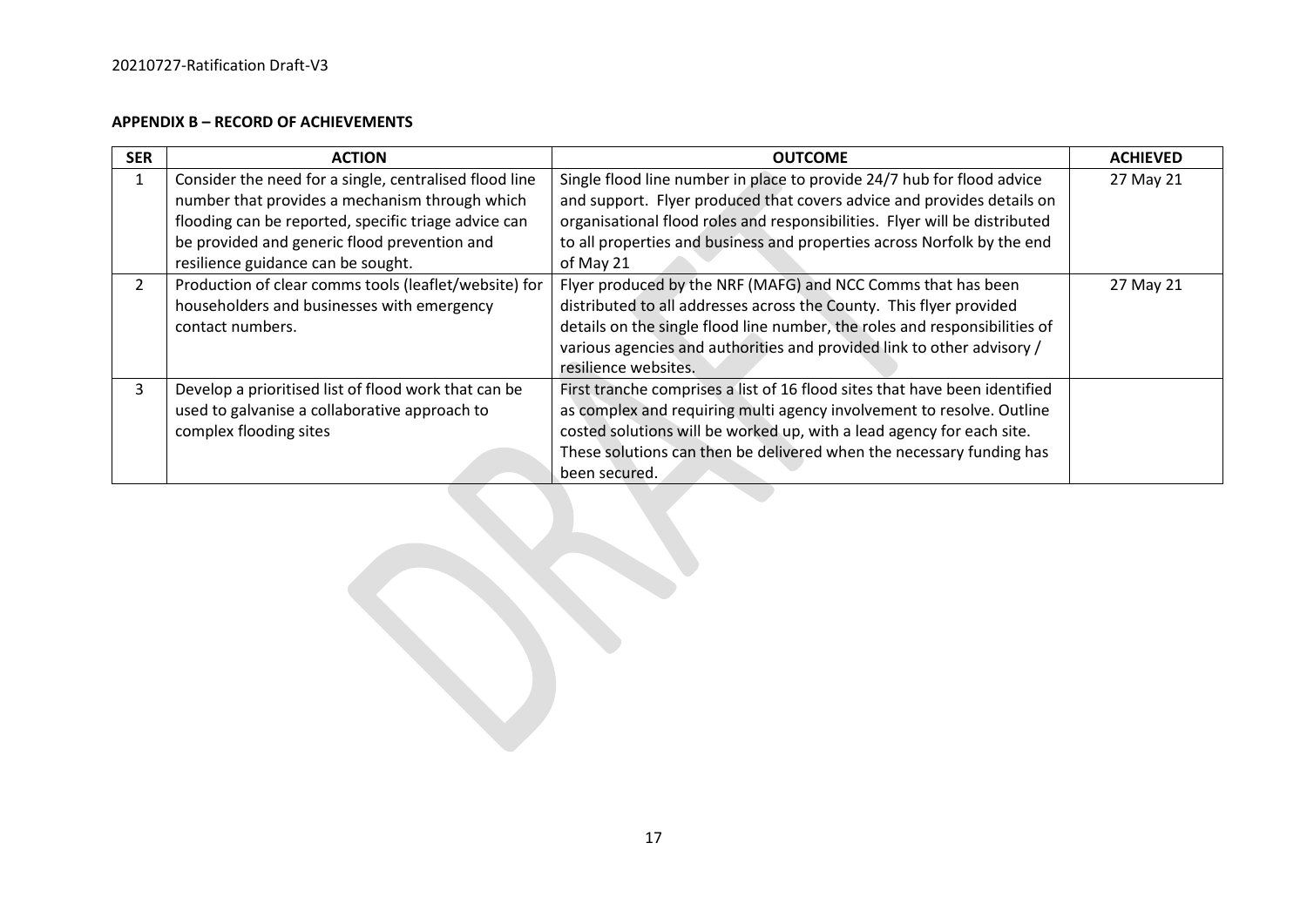# **APPENDIX C – NSFA MEMBERSHIP**

| <b>SER</b>     | <b>ORGANISATION</b>                                                            | <b>REPRESENTATIVE</b>       | <b>COMMENT</b>                                          |
|----------------|--------------------------------------------------------------------------------|-----------------------------|---------------------------------------------------------|
| $\mathbf{1}$   | <b>NSFA Executive</b>                                                          | <b>Lord Richard Dannatt</b> | Chair                                                   |
| $\overline{2}$ | <b>NSFA Executive</b>                                                          | Nick Tupper                 | <b>Local Authorities POC</b>                            |
| 3              | <b>NSFA Executive</b>                                                          | Philip Lester               | Strategy, NRF and Exercising POC                        |
| 4              | NCC / LLFA                                                                     | <b>Cllr Andrew Proctor</b>  | Leader County Council                                   |
| 5              | NCC / LLFA                                                                     | <b>Tom McCabe</b>           | <b>ED Paid Services</b>                                 |
| 6              | NCC / LLFA                                                                     | Graham Bygrave              | Highways                                                |
| $\overline{7}$ | NCC / LLFA                                                                     | Mark Ogden                  | Flood and Water Management                              |
| 8              | NCC / LLFA                                                                     | Duncan Merren               | Communications                                          |
| 9              | <b>Inland Flooding Group</b>                                                   | <b>Trevor Holden</b>        | MD Broadland & South Norfolk<br><b>District Council</b> |
| 10             | <b>Coastal Flooding Group</b>                                                  | Sheila Oxtoby               | <b>CEx Great Yarmouth Borough</b>                       |
|                |                                                                                |                             | Council                                                 |
| 11             | <b>Breckland District Council</b>                                              | Cllr Sam Chapman-           | <b>Leader District Council</b>                          |
|                |                                                                                | Allen                       |                                                         |
| 12             | <b>Breckland District Council</b>                                              | Maxine O'Mahony             | <b>ED District Council</b>                              |
| 13             | <b>Broadlands District Council</b>                                             | <b>Cllr Shaun Vincent</b>   | <b>Leader District Council</b>                          |
| 14             | Borough of Gt Yarmouth<br>Council                                              | <b>Cllr Carl Smith</b>      | Leader Borough Council                                  |
| 15             | Borough of Kings Lynn &<br><b>West Norfolk Council</b>                         | <b>Cllr Stuart Dark</b>     | Leader Borough Council                                  |
| 16             | Borough of Kings Lynn &<br><b>West Norfolk Council</b>                         | <b>Lorraine Gore</b>        | <b>CEx District Council</b>                             |
| 17             | North Norfolk District                                                         | <b>Cllr Sarah Butikofer</b> | <b>Leader District Council</b>                          |
|                | Council                                                                        |                             |                                                         |
| 18             | North Norfolk District<br>Council                                              | <b>Steve Blatch</b>         | <b>CEx District Council</b>                             |
| 19             | Norwich City Council                                                           | <b>Cllr Alan Waters</b>     | Leader City Council                                     |
| 20             | Norwich City Council                                                           | <b>Stephen Evans</b>        | <b>CEx City Council</b>                                 |
| 21             | South Norfolk District<br>Council                                              | Cllr John Fuller            | Leader District Council                                 |
| 22             | Anglian (Great Ouse)<br><b>Regional Flood and Coastal</b><br>Committee (ARFCC) | <b>Richard Powell</b>       |                                                         |
| 23             | Anglian Eastern Regional<br><b>Flood and Coastal</b><br>Committee (AERFCC)     | <b>Brian Stewart</b>        |                                                         |
| 24             | <b>Association of Drainage</b><br>Authorities (ADA)                            | Innes Thompson              |                                                         |
| 25             | Anglia Water (AW)                                                              | Jonathan Glerum             |                                                         |
| 26             | <b>Broads Authority (BA)</b>                                                   | Marie-Pierre Tighe          |                                                         |
| 27             | <b>Coastal Partnership East</b><br>(CPE)                                       | <b>Karen Thomas</b>         |                                                         |
| 28             | Environment Agency (EA)                                                        | Mark Johnson                |                                                         |
| 29             | Highways Agency (HA)                                                           | Simon Amor                  |                                                         |
| 30             | <b>National Farmers Union</b><br>(NFU)                                         | Rob Wise                    |                                                         |
| 31             | Norfolk Resilience Forum<br>(NRF)                                              | <b>Stuart Ruff</b>          | Also Chief Fire Officer, NFRS                           |